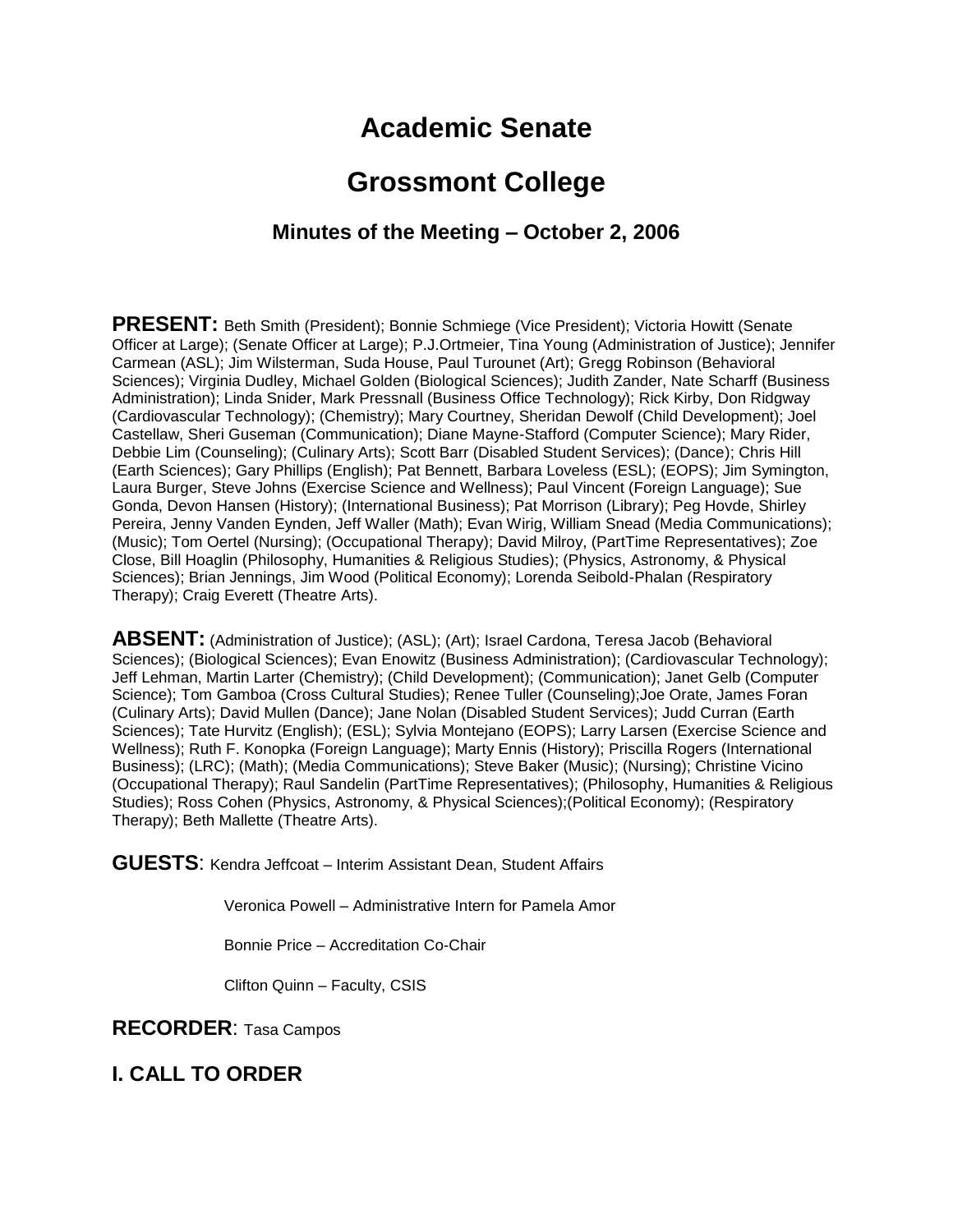## **A. Approval of Agenda**

A motion was made to approve the agenda.

M/S/U Wirig/Morrison

## **Approval of Minutes from September 18, 2006**

Beth noted on error on the September 18 minutes. On the second page, under President's Report, section C, number twelve. The last sentence needs to read, "Senate Officer Election will occur in Spring 07" not in Spring 06.

A motion was made to approve the minutes from the September 18, 2006 meeting.

M/S/U Wirig/Schmiege

## **II. PRESIDENT'S REPORT**

## **Resignation of Senate Officer**

Beth shared that Craig Milgrim, one of the Academic Senate's Senate Officers at Large, has resigned. Beth reviewed the by-laws regarding a vacancy. Nominations for the Senate Officer at Large seat will open today, October 2<sup>nd</sup>. The nomination time period with close at the next Academic Senate meeting on October  $16<sup>th</sup>$  and the Senate will then vote on any nominees. This seat replacement will remain in office until the end of Spring 07. Please forward any names to the Senate Officers.

## **Hiring Committee for Grossmont College President**

Beth reported the hiring committee for the Grossmont College President started interviewing candidates yesterday and the interviews will continue through the week. She will keep the Senate updated on the process.

## **Appointment of a Parliamentarian**

At the last Academic Senate meeting, Beth shared that, with Dave Wertlieb's retirement, the Senate is in need of a new Parliamentarian. She reported Gregg Robinson has volunteered to take over this duty.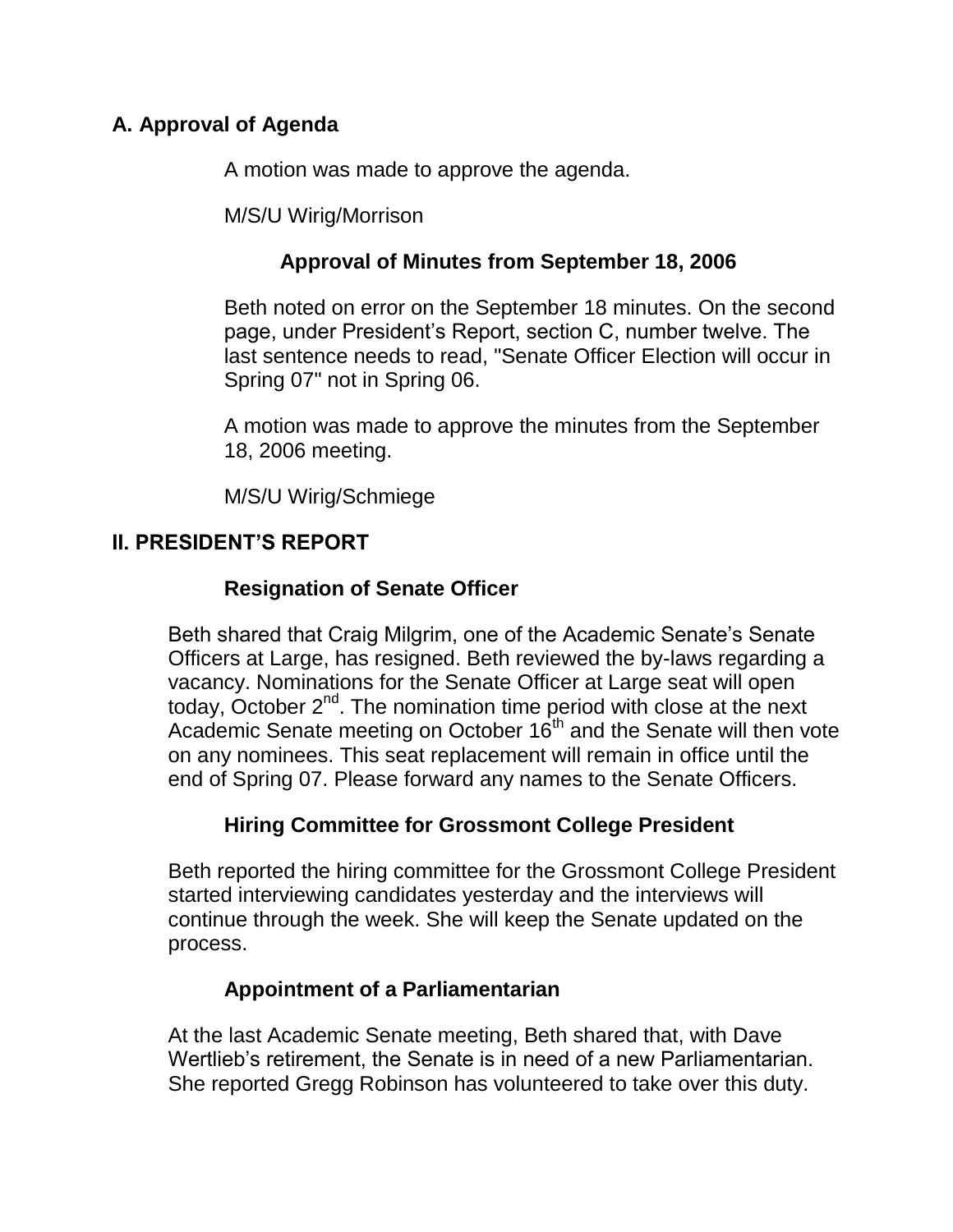A motion was passed to approve Gregg Robison's position as Academic Senate Parliamentarian.

M/S/U Barr/Montejano

Beth thanked Gregg.

#### **Other**

## **III. COMMITTEE REPORTS**

## **Planning & Budget Council**

Shirley Pereira distributed and presented a Planning & Budget Council Senate report. She briefly reviewed the following:

- a. Faculty committee members
- b. Where the money is coming from
- c. Rollover monies from last year
- d. One time block grant money

The group discussed. If you have any questions, please contact Shirley.

## **IV. ACTION ITEMS**

#### **Mission Statements for the District and College – Attachments #1 & #2**

The group reviewed the District and Grossmont College mission statements and the changes that had been suggested at the last Academic Senate meeting along with those Beth had received up to today's meeting.

> $\bullet$   $\Box$  A motion was made to approve the District's Mission Statement with the change under the Mission section, sentence one, of the word "educational" changed to "ethical".

M/S Hill/Bennett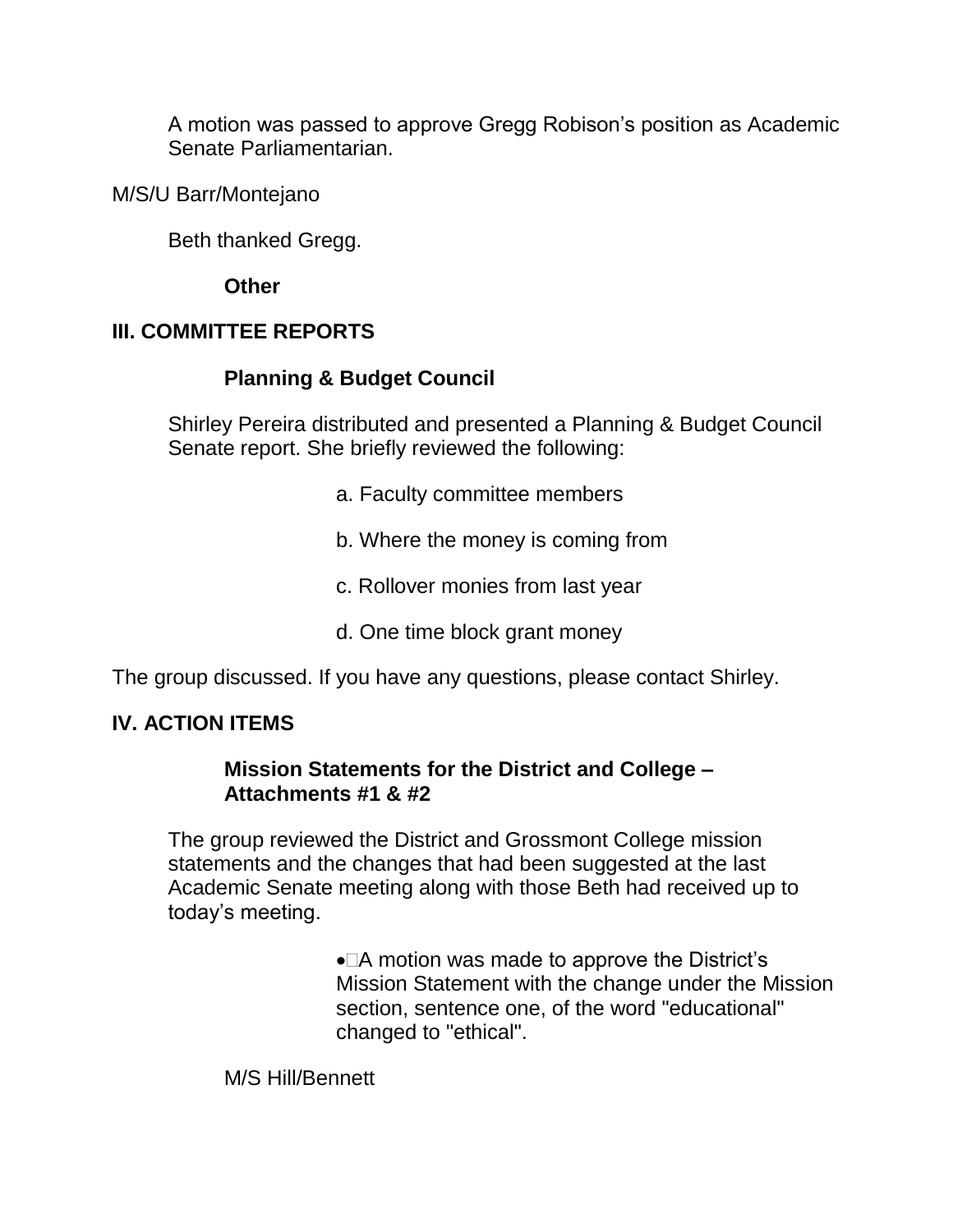The group continued to discuss the statement.

A suggestion was made to change the first sentence to read "The mission of the Grossmont-Cuyamaca Community College District is to provide educational opportunities through ethical leadership that anticipates, prepares for, and meets the future challenges of a complex democracy and a global society."

The group continued to discuss the possible changes.

An additional suggested change was made to the second sentence under Mission to remove the first section of the sentence, "Through Grossmont College and Cuyamaca College," and have the sentence read as, "The District Facilitates and supports educational programs and services at Grossmont and Cuyamaca Colleges to meet student and community needs."

A motion was made to approve the two changes.

M/S/P Wirig/Hill

There was one abstention. The motion passed.

A motion to approve the District Mission Statement with the suggested changes was made.

M/S/U Hill/Bennett

The motion passed.

The group reviewed the College statement and an additional suggestion was made to add the word cultural in the third bullet in section two.

A motion was made to approve the Grossmont College Mission Statement with the changes.

M/S/U Robinson/Wilsterman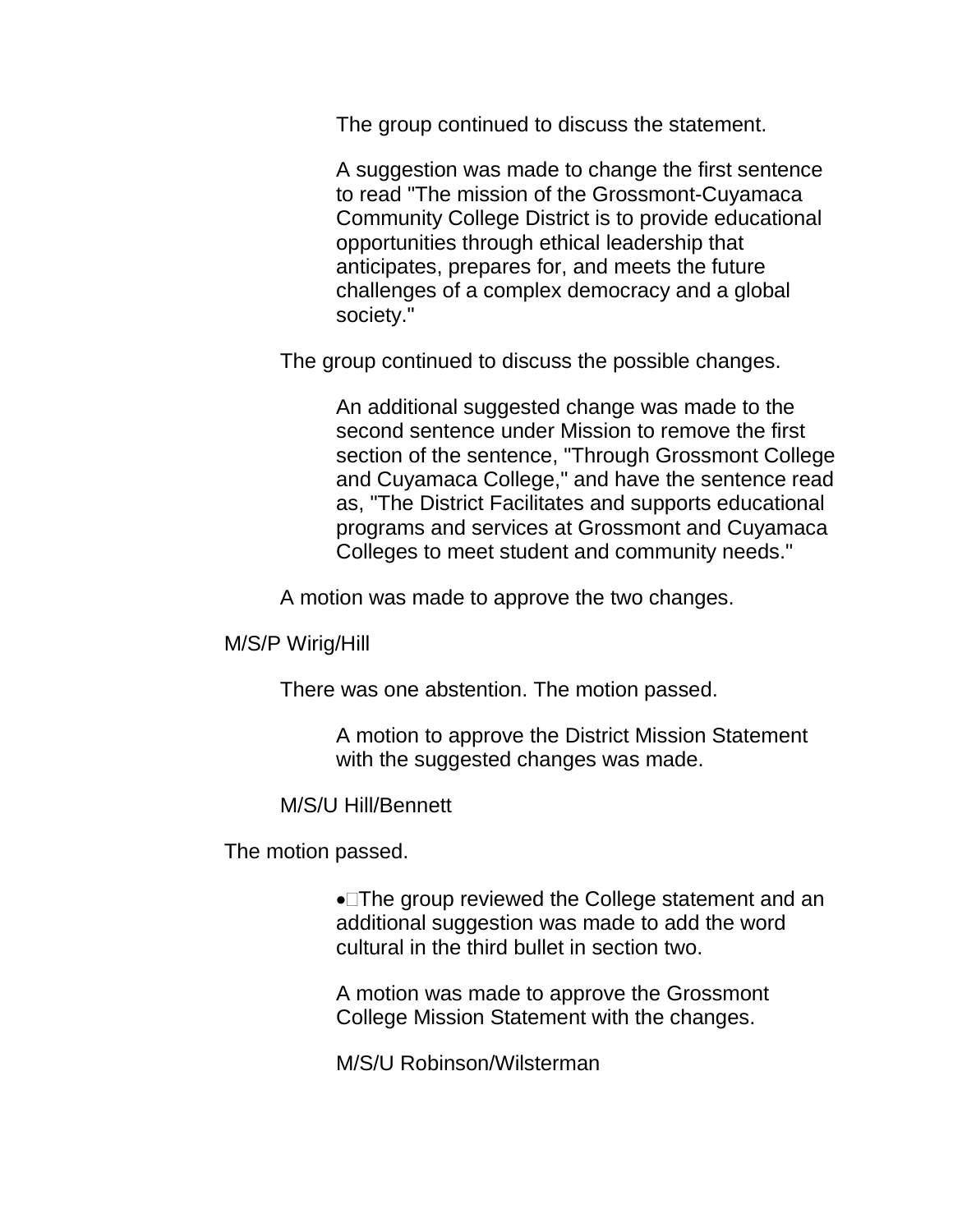#### **Program Review SLO – Attachment #3**

The group reviewed attachment #3 containing the Student Learning Outcome questions for Program Review.

A motion was made to approve the questions.

M/S/P Dudley/Barr

There were four abstentions. The motion passed.

The questions will be affective with the review of the Business and Professional Studies Division.

#### **Program Review Articulation – Attachment #4**

The group reviewed attachment #4 – Program Review Articulation Questions. The issue of high school articulation was discussed.

A motion was made remove the words "and/or four-year universities." in question 2.16

M/S/ Carmean/Courtney

The group continued to discuss. The possibility of moving the questions around was an options reviewed.

A motion was made to return the Program Review Articulation questions to Program Review for further review.

M/S/U Close/Courtney

The motion passed. The questions will be submitted to the Academic Senate at a later date.

#### **V. INFORMATION ITEMS**

#### **Plus/Minus Grading Proposal – Attachment #5**

Clifton Quinn gave an electronic presentation of the Proposal to the Grossmont-Cuyamaca Joint Academic Senate: Implementation of "Plus" and "Minus" Grades starting fall 2007. The group discussed the pros and cons of the proposal. Cliff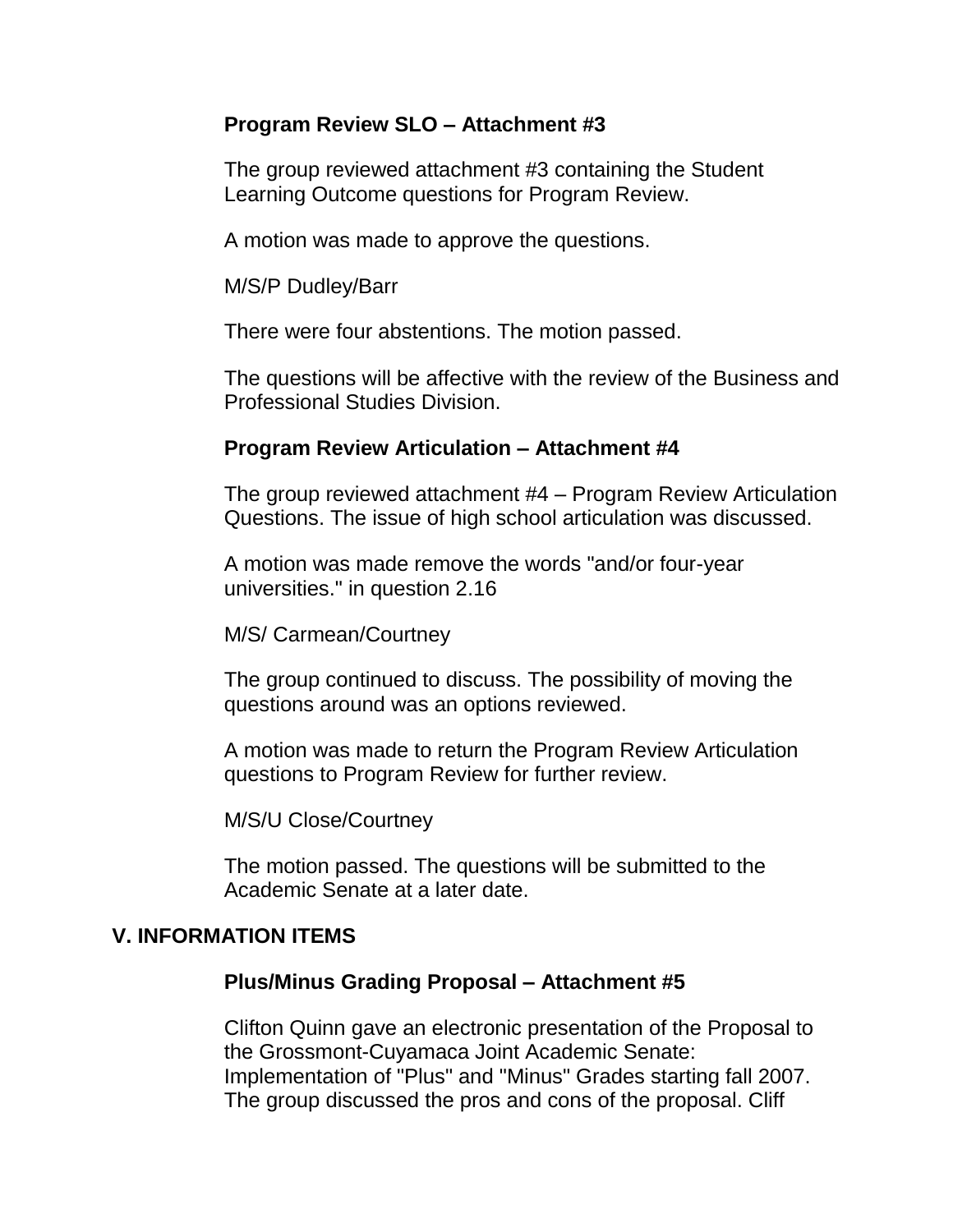stated if the proposal was approved, faculty would have the choice to use or not to use the plus/minus grading option. ASGC and the Student Trustee are currently reviewing the proposal and will report back. Please send any questions to Cliff Quinn or Beth Smith.

Beth thanked Cliff for his time.

#### **Faculty Serving on Committees – Attachment #6**

The group reviewed Attachment #6 – List of Faculty to Serve on Committees. Beth reported the increase of faculty willing to serve on committees and shared how wonderful it is. She discussed a possible change of protocol in the future for deciding which faculty will serve on committees.

A motion was made to suspend the rules and move the item to action.

M/S/U Hill/Montejano

The motion passed.

A motion was made to approve the list.

M/S/U Hill/Gonda

The following faculty list was approved:

Curriculum Sydney Brown

John Oakes

Denise Schulmeyer

Jeff Waller

Student Grievance/Discipline Patrice Braswell-Burris

Jennifer Carmean

Judy Dirbas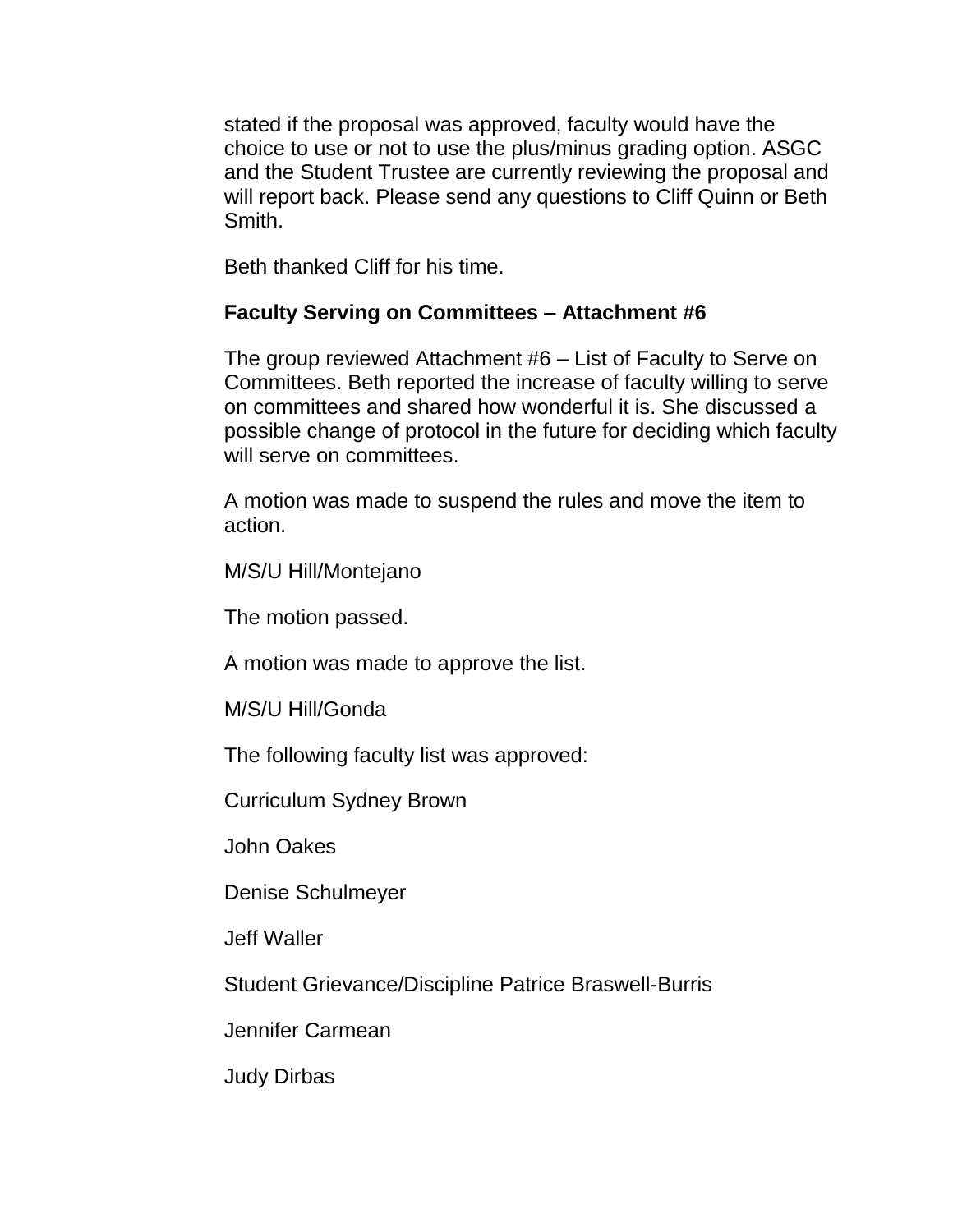Ray Funk

Marlene Jansky

Patty Morrison

Enrollment Strategies Pricilla Rogers

Facilities Sheridan Dewolf

Beth Kelley

Publications Brian Jennings

June Yang

Scholarship Tina Perez

Student Services Program Review Lisa Aguilar

Marlene Jansky

Student Success Jeff Waller (as Curriculum Rep)

Planning & Budget Council Patty Morrison

Jim Wilsterman

Petitions Gwenyth Mapes

Tom Olmstead

Academic Program Review Nadra Farina-Hess

Search Committee VPSS Nemie Capacia

Sylvia Montejano

Bonnie Schmiege

#### **Review of Senate Constitution and By-Laws – Attachments #7 & #8**